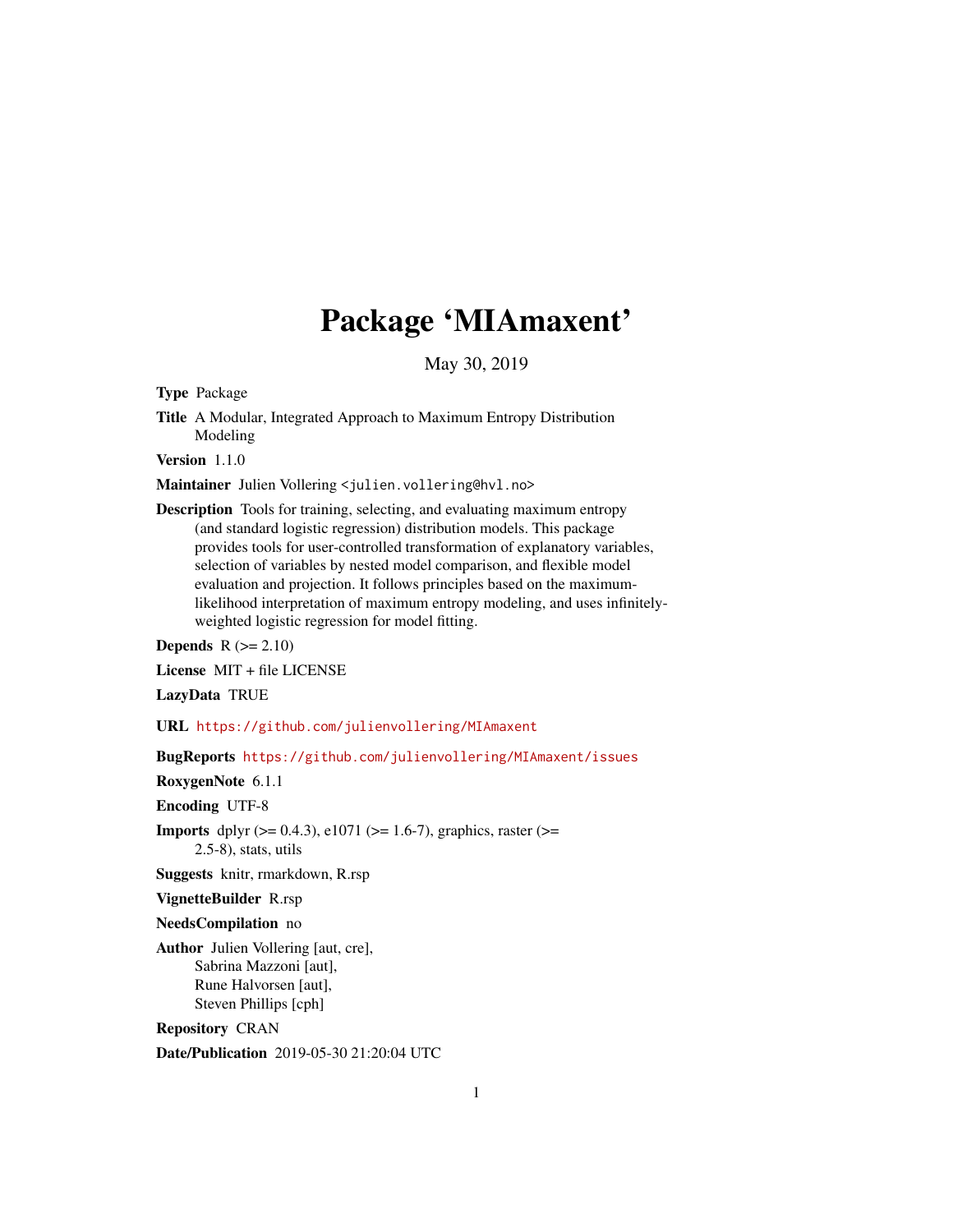#### <span id="page-1-0"></span>R topics documented:

| Index |  |
|-------|--|

<span id="page-1-1"></span>chooseModel *Trains a model containing the explanatory variables specified.*

#### Description

chooseModel trains a model based on the formula provided. The formula specifies which explanatory variables (EVs) — and potentially first-order interactions between these — should be included in the model. Each EV can be represented by 1 or more derived variables (see [deriveVars](#page-2-1)). The function may be employed to choose a model from the selection pathway of [selectEV](#page-13-1) other than the model selected under the provided alpha value.

#### Usage

```
chooseModel(dvdata, formula, algorithm = "maxent")
```
#### Arguments

| dvdata    | A list containing first the response variable, followed by data frames of <i>selected</i><br>derived variables for a given explanatory variable (e.g. the first item in the list<br>returned by selectDVforEV). |
|-----------|-----------------------------------------------------------------------------------------------------------------------------------------------------------------------------------------------------------------|
| formula   | A model formula (in the form $y \sim x + $ ) specifying the independent terms (EVs)<br>to be included in the model. The item in dvdata is still taken as the response<br>variable, regardless of formula.       |
| algorithm | Character string matching either "maxent" or "LR", which determines the type<br>of model built. Default is "maxent".                                                                                            |

#### Details

Explanatory variables should be uniquely named. Underscores  $('')$  and colons  $('')$  are reserved to denote derived variables and interaction terms respectively, and chooseModel will replace these along with other special characters — with periods ('.').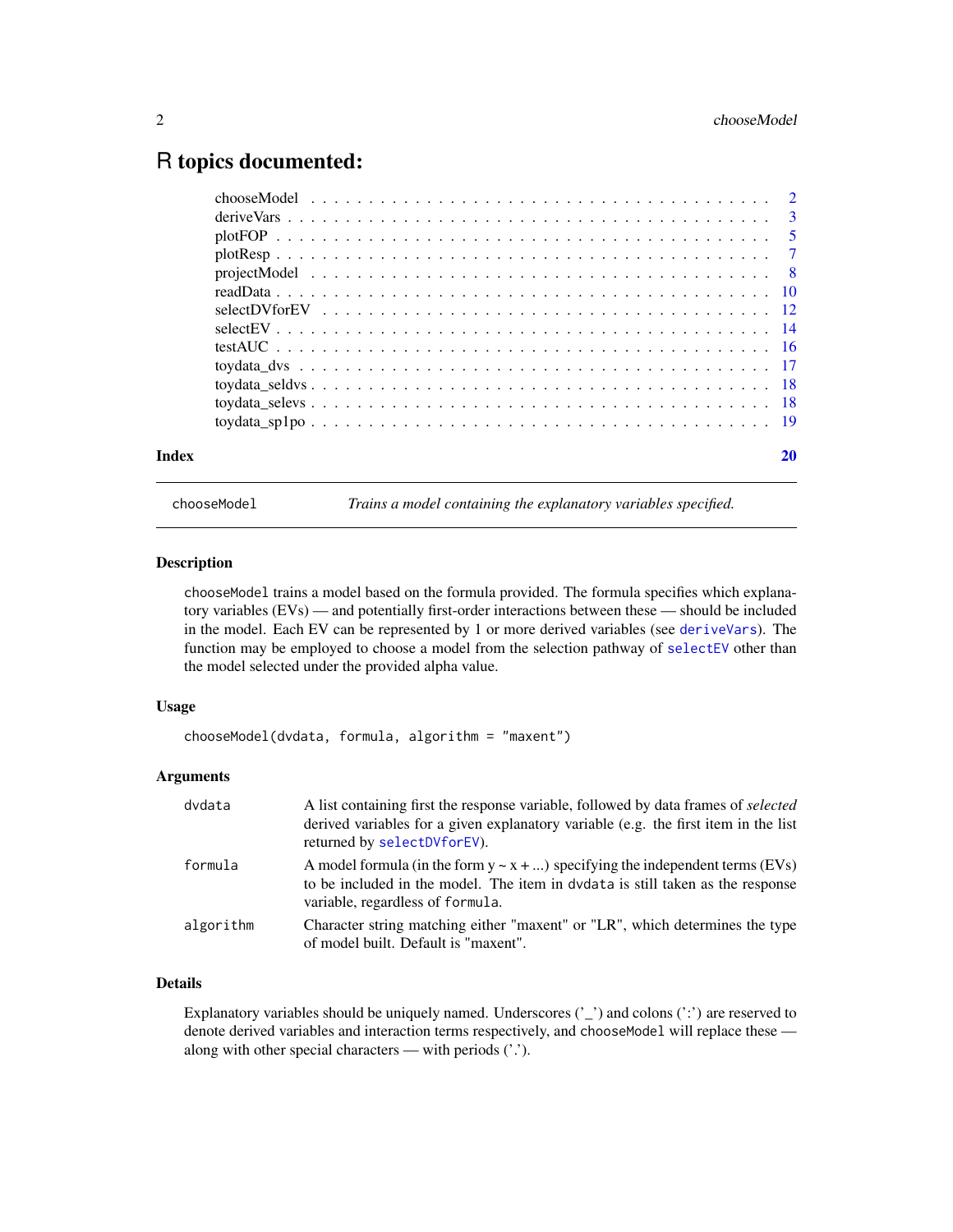#### <span id="page-2-0"></span>deriveVars 3

#### Examples

```
## Not run:
# From vignette:
grasslandmodel <- chooseModel(grasslandDVselect$dvdata,
                              formula("~ pr.bygall + geoberg + lcucor1 +
                                      tertpi09 + geolmja1"))
```
## End(Not run)

<span id="page-2-1"></span>

#### deriveVars *Derive variables by transformation.*

#### Description

deriveVars produces derived variables from explanatory variables by transformation, and returns a list of dataframes. The available transformation types are as follows, described in Halvorsen et al. (2015): L, M, D, HF, HR, T (for continuous EVs), and B (for categorical EVs). For spline transformation types (HF, HR, T), a subset of possible DVs is pre-selected by the criteria described under Details.

#### Usage

```
deriveVars(data, transformtype = c("L", "M", "D", "HF", "HR", "T", "B"),
  allsplines = FALSE, algorithm = "maxent", write = FALSE,
  dir = NULL, quiet = FALSE)
```

| data          | Data frame containing the response variable in the first column and explanatory<br>variables in subsequent columns. The response variable should represent ei-<br>ther presence and background (coded as 1/NA) or presence and absence (coded<br>as 1/0). The explanatory variable data should be complete (no NAs). See<br>readData. |
|---------------|---------------------------------------------------------------------------------------------------------------------------------------------------------------------------------------------------------------------------------------------------------------------------------------------------------------------------------------|
| transformtype | Specifies the types of transformations types to be performed. Default is the full<br>set of the following transformation types: L (linear), M (monotone), D (devia-<br>tion), HF (forward hinge), HR (reverse hinge), T (threshold), and B (binary).                                                                                  |
| allsplines    | Logical. Keep all spline transformations created, rather than pre-selecting par-<br>ticular splines based on fraction of total variation explained.                                                                                                                                                                                   |
| algorithm     | Character string matching either "maxent" or "LR", which determines the type<br>of model used for spline pre-selection. See Details.                                                                                                                                                                                                  |
| write         | Logical. Write the transformation functions to . Redultare 1 Default is FALSE.                                                                                                                                                                                                                                                        |
| dir           | Directory for file writing if write $=$ TRUE. Defaults to the working directory.                                                                                                                                                                                                                                                      |
| quiet         | Logical. Suppress progress messages from spline pre-selection?                                                                                                                                                                                                                                                                        |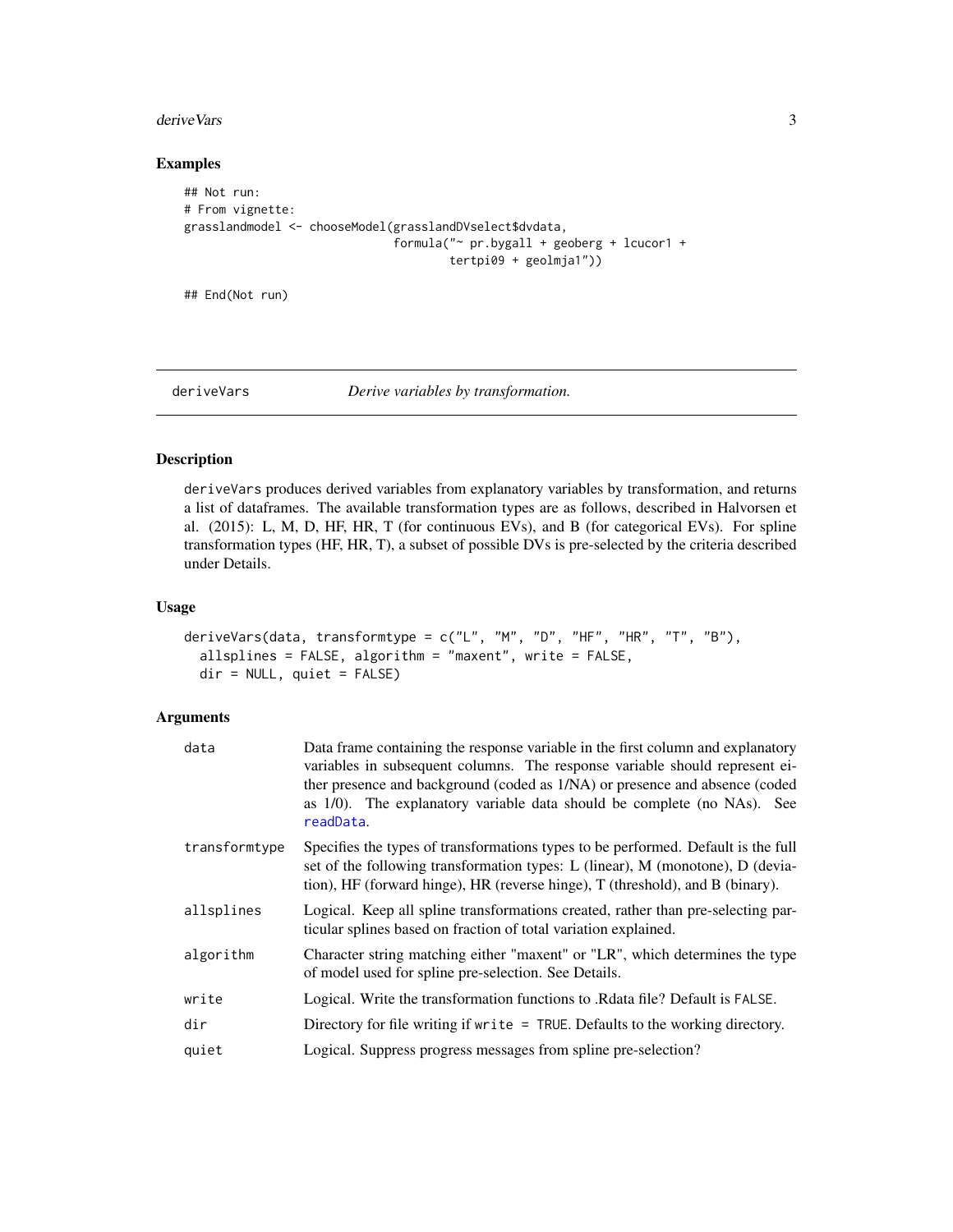#### <span id="page-3-0"></span>Details

The linear transformation "L" is a simple rescaling to the range [0, 1].

The monotone transformation "M" performed is a zero-skew transformation (Økland et al. 2001).

The deviation transformation "D" is performed around an optimum EV value that is found by looking at frequency of presence (see [plotFOP](#page-4-1)). Three deviation transformations are created with different steepness and curvature around the optimum.

For spline transformations ("HF", "HR", and "T"), DVs are created around 20 different break points (knots) which span the range of the EV. Only DVs which satisfy all of the following criteria are retained:

- 1.  $3 \leq$  knot  $\leq$  18 (DVs with knots at the extremes of the EV are never retained).
- 2. Chi-square test of the single-variable model from the given DV compared to the null model gives a p-value  $< 0.05$ .
- 3. The single-variable model from the given DV shows a local maximum in fraction of variation explained ( $D^2$ , sensu Guisan & Zimmerman, 2000) compared to DVs from the neighboring 4 knots.

The models used in this pre-selection procedure may be maxent models (algorithm="maxent") or standard logistic regression models (algorithm="LR").

For categorical variables, 1 binary derived variable (type "B") is created for each category.

The maximum entropy algorithm ("maxent") — which is implemented in MIAmaxent as an infinitelyweighted logistic regression with presences added to the background — is conventionally used with presence-only occurrence data. In contrast, standard logistic regression (algorithm = "LR"), is conventionally used with presence-absence occurrence data.

Explanatory variables should be uniquely named. Underscores  $('')$  and colons  $('')$  are reserved to denote derived variables and interaction terms respectively, and deriveVars will replace these along with other special characters — with periods ('.').

#### Value

List of 2:

- 1. dvdata: List containing first the response variable, followed data frames of derived variables produced for each explanatory variable. This item is recommended as input for dvdata in [selectDVforEV](#page-11-1).
- 2. transformations: List containing first the response variable, followed by all the transformation functions used to produce the derived variables.

#### References

Guisan, A., & Zimmermann, N. E. (2000). Predictive habitat distribution models in ecology. Ecological modelling, 135(2-3), 147-186.

Halvorsen, R., Mazzoni, S., Bryn, A., & Bakkestuen, V. (2015). Opportunities for improved distribution modelling practice via a strict maximum likelihood interpretation of MaxEnt. Ecography, 38(2), 172-183.

Økland, R.H., Økland, T. & Rydgren, K. (2001). Vegetation-environment relationships of boreal spruce swamp forests in Østmarka Nature Reserve, SE Norway. Sommerfeltia, 29, 1-190.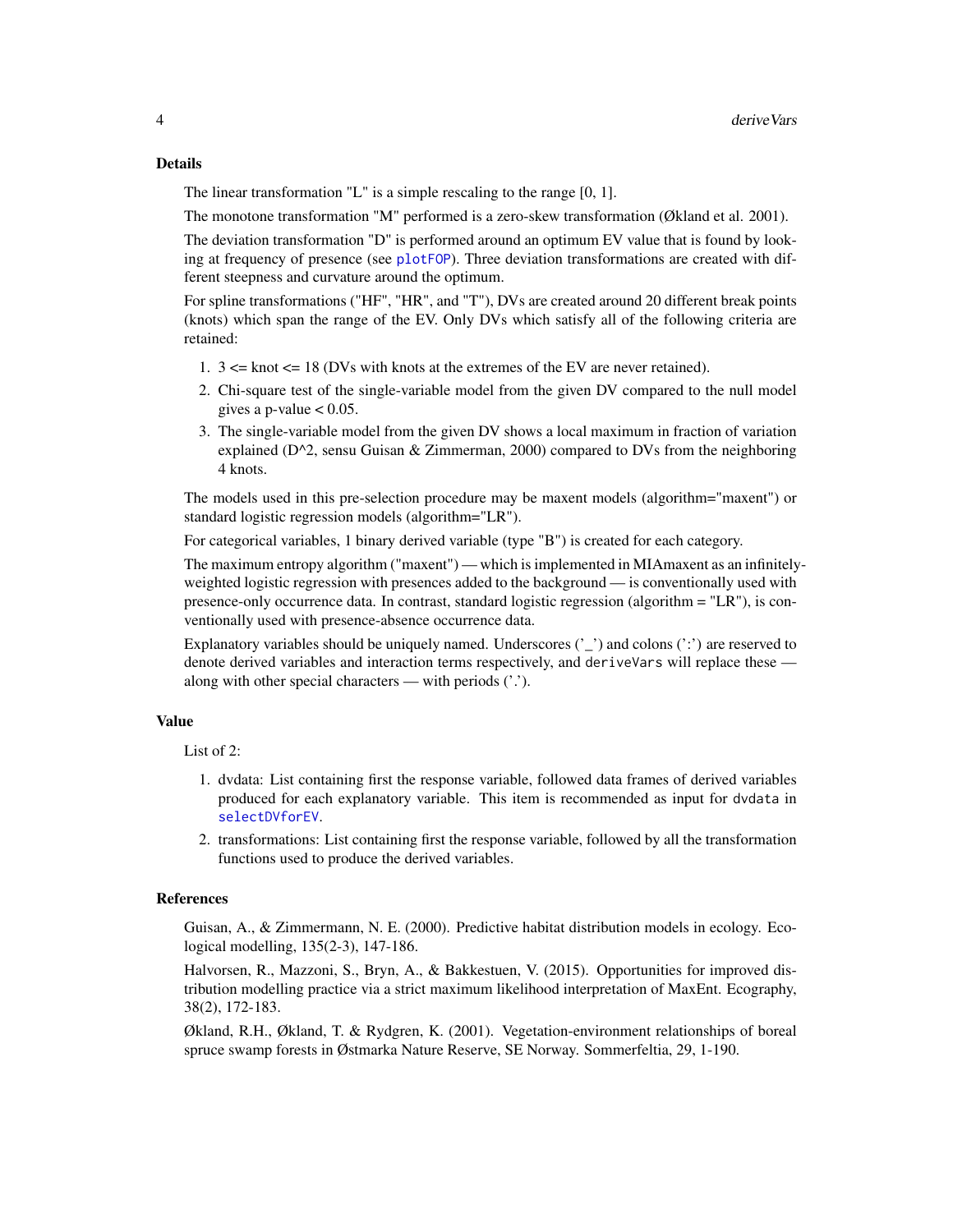#### <span id="page-4-0"></span>plotFOP 5

#### Examples

```
toydata_dvs <- deriveVars(toydata_sp1po, c("L", "M", "D", "HF", "HR", "T", "B"))
str(toydata_dvs$dvdata)
summary(toydata_dvs$transformations)
## Not run:
# From vignette:
grasslandDVs <- deriveVars(grasslandPO,
                           transformtype = c("L","M","D","HF","HR","T","B"))
summary(grasslandDVs$dvdata)
head(summary(grasslandDVs$transformations))
length(grasslandDVs$transformations)
plot(grasslandPO$terslpdg, grasslandDVs$dvdata$terslpdg$terslpdg_D2, pch=20,
     ylab="terslpdg_D2")
plot(grasslandPO$terslpdg, grasslandDVs$dvdata$terslpdg$terslpdg_M, pch=20,
    ylab="terslpdg_M")
## End(Not run)
```
<span id="page-4-1"></span>plotFOP *Plot Frequency of Observed Presence (FOP).*

#### Description

plotFOP produces a Frequency of Observed Presence (FOP) plot for a given explanatory variable. An FOP plot shows the rate of occurrence of the response variable across intervals or levels of the explanatory variable. For continuous variables, a local regression ("loess") of the FOP values is added to the plot as a line. Data density is plotted in the background (grey) to help visualize where FOP values are more or less certain.

#### Usage

```
plotFOP(data, EV, span = 0.5, intervals = NULL, ranging = FALSE,
  densitythreshold = NULL, ...)
```

| data | Data frame containing the response variable in the first column and explanatory<br>variables in subsequent columns. The response variable should represent either<br>presence and background (coded as 1/NA) or presence and absence (coded as<br>1/0). See Details for information regarding implications of occurrence data type.<br>See also readData. |
|------|-----------------------------------------------------------------------------------------------------------------------------------------------------------------------------------------------------------------------------------------------------------------------------------------------------------------------------------------------------------|
| EV.  | Name or column index of the explanatory variable in data for which to calculate<br>FOP.                                                                                                                                                                                                                                                                   |
| span | The proportion of FOP points included in the local regression neighborhood.<br>Should be between 0 and 1. Irrelevant for categorical EVs.                                                                                                                                                                                                                 |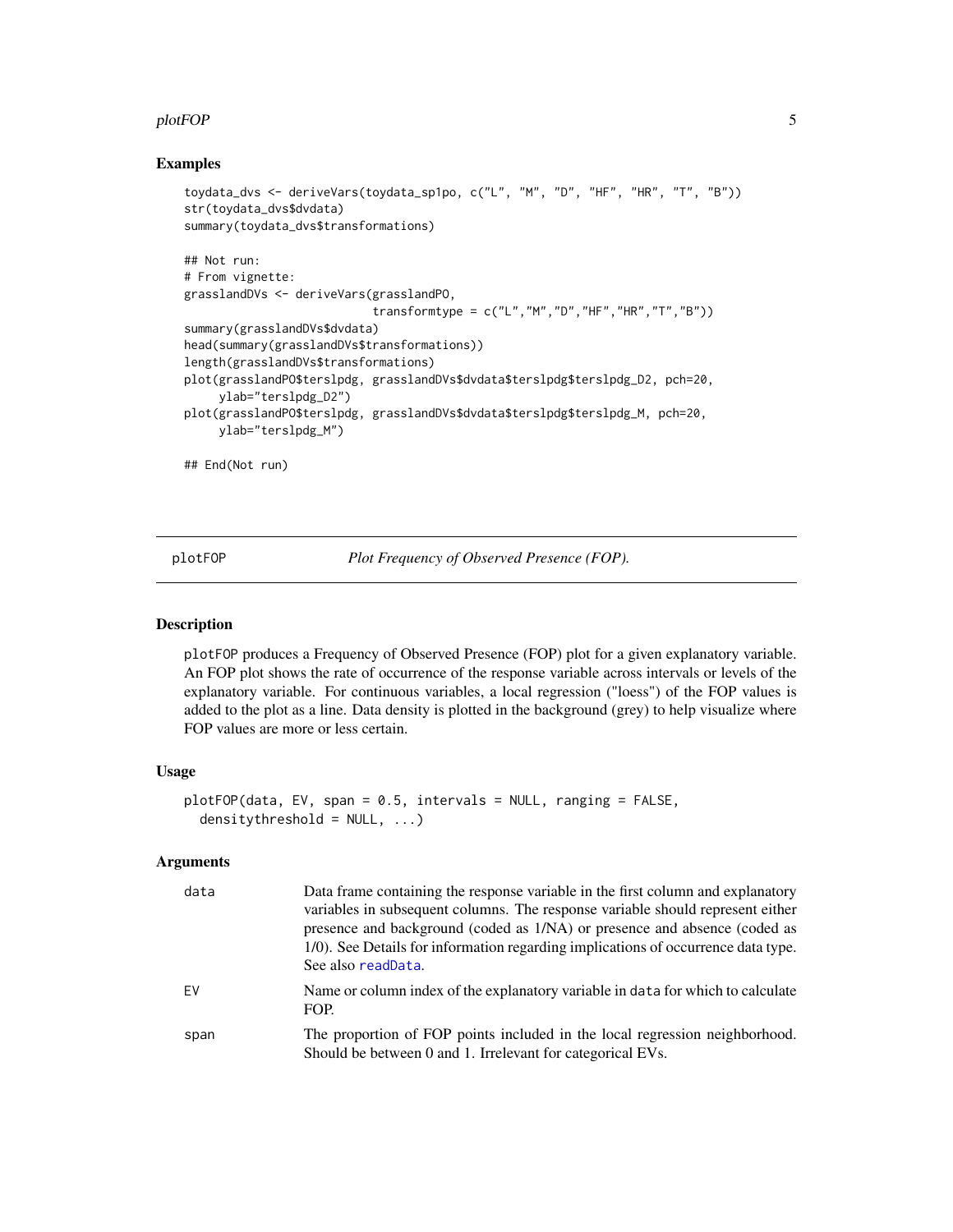| intervals        | Number of intervals into which the continuous EV is divided. Defaults to the<br>minimum of N/10 and 100. Irrelevant for categorical EVs.                                                 |  |
|------------------|------------------------------------------------------------------------------------------------------------------------------------------------------------------------------------------|--|
| ranging          | Logical. If TRUE, will range the EV scale to $[0,1]$ . This is equivalent to plot-<br>ting FOP over the linear transformation produced by deriveVars. Irrelevant for<br>categorical EVs. |  |
| densitythreshold |                                                                                                                                                                                          |  |
|                  | Numeric. Intervals containing fewer than this number of observations will be<br>represented with an open symbol in the plot. Irrelevant for categorical EVs.                             |  |
| $\cdot$          | Arguments to be passed to plot or barplot to control the appearance of the<br>plot. For example:                                                                                         |  |
|                  | • lwd for line width<br>• cex. main for size of plot title                                                                                                                               |  |
|                  |                                                                                                                                                                                          |  |

• space for space between bars

#### Details

A list of the optimum EV value and a data frame containing the plotted data is returned invisibly. Store invisibly returned output by assigning it to an object.

In the local regression ("loess"), the plotted FOP values are regressed against their EV values. The points are weighted by the number of observations they represent, such that an FOP value from an interval with many observations is given more weight.

For continuous variables, the returned value of 'EVoptimum' is based on the loess-smoothed FOP values, such that a point maximum in FOP may not always be considered the optimal value of EV.

If the response variable in data represents presence/absence data, the result is an empirical frequency of presence curve, rather than a observed frequency of presence curve (see Støa et al. [2018], Sommerfeltia).

#### Value

In addition to the graphical output, a list of 2:

- 1. EVoptimum. The EV value (or level, for categorical EVs) at which FOP is highest
- 2. FOPdata. A data frame containing the plotted data. Columns in this data frame represent the following: EV interval ("int"), number of observations in the interval ("n"), mean EV value of the observations in the interval ("intEV"), mean RV value of the observations in the interval ("intRV"), and local regression predicted intRV ("loess"). For categorical variables, only the level name ("level"), the number of observations in the level ("n"), and the mean RV value of the level ("levelRV") are used.

#### References

Støa, B., R. Halvorsen, S. Mazzoni, and V. I. Gusarov. (2018). Sampling bias in presence-only data used for species distribution modelling: theory and methods for detecting sample bias and its effects on models. Sommerfeltia 38:1–53.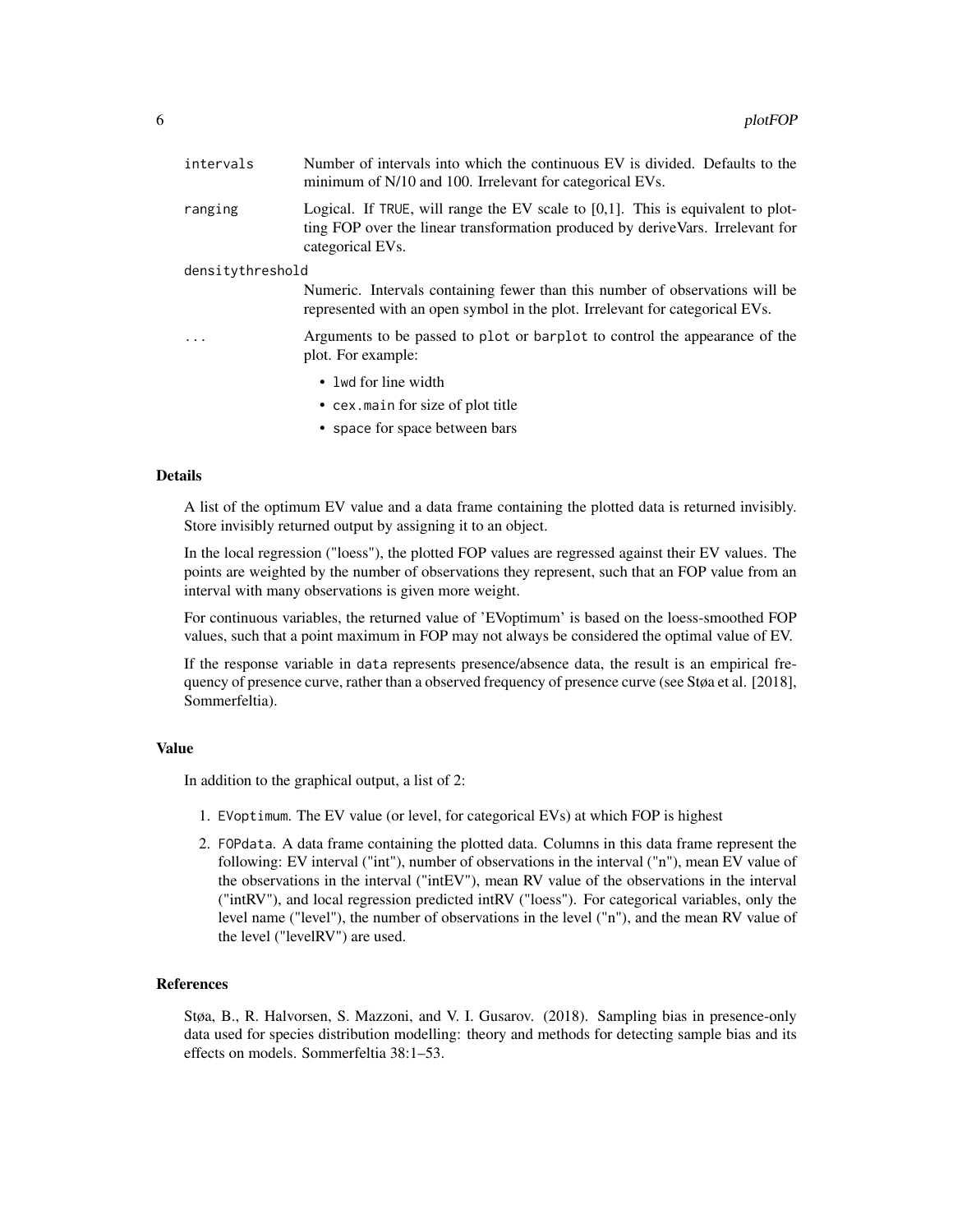#### <span id="page-6-0"></span>plotResp 7 and 2008 and 2008 and 2008 and 2008 and 2008 and 2008 and 2008 and 2008 and 2008 and 2008 and 2008

#### Examples

```
FOPev11 <- plotFOP(toydata_sp1po, 2)
FOPev12 <- plotFOP(toydata_sp1po, "EV12", intervals = 8)
FOPev12$EVoptimum
FOPev12$FOPdata
## Not run:
# From vignette:
teraspifFOP <- plotFOP(grasslandPO, "teraspif")
terslpdgFOP <- plotFOP(grasslandPO, "terslpdg")
terslpdgFOP <- plotFOP(grasslandPO, "terslpdg", span = 0.75, intervals = 20)
terslpdgFOP
geobergFOP <- plotFOP(grasslandPO, 10)
geobergFOP
## End(Not run)
```
plotResp *Plot model response.*

#### Description

Plots the response of a given model over any of the explanatory variables (EVs) included in that model. For categorical variables, a bar plot is returned rather than a line plot. Single-effect response curves show the response of a model containing the explanatory variable of interest only, while marginal effect response curves show the response of the model when all other explanatory variables are held constant at their mean values (cf. plotResp, plotResp2).

#### Usage

```
plotResp(model, transformations, EV, logscale = FALSE, ...)
plotResp2(model, transformations, EV, logscale = FALSE, ...)
```

| model           | The model for which the response is to be plotted, represented by an object of<br>class 'glm'. This may be the object returned by choose Model, or the 'selected-<br>model' returned by selectEV.                                                   |
|-----------------|-----------------------------------------------------------------------------------------------------------------------------------------------------------------------------------------------------------------------------------------------------|
| transformations |                                                                                                                                                                                                                                                     |
|                 | Transformation functions used to create the derived variables in the model. I.e.<br>the 'transformations' returned by derive Vars. Equivalently, the full file path-<br>way of the 'transformations. Relate' file saved as a result of derive Vars. |
| <b>FV</b>       | Character. Name of the explanatory variable for which the response curve is to<br>be plotted. Interaction terms not allowed.                                                                                                                        |
| logscale        | Logical. Plot the common logarithm of PRO rather than PRO itself.                                                                                                                                                                                   |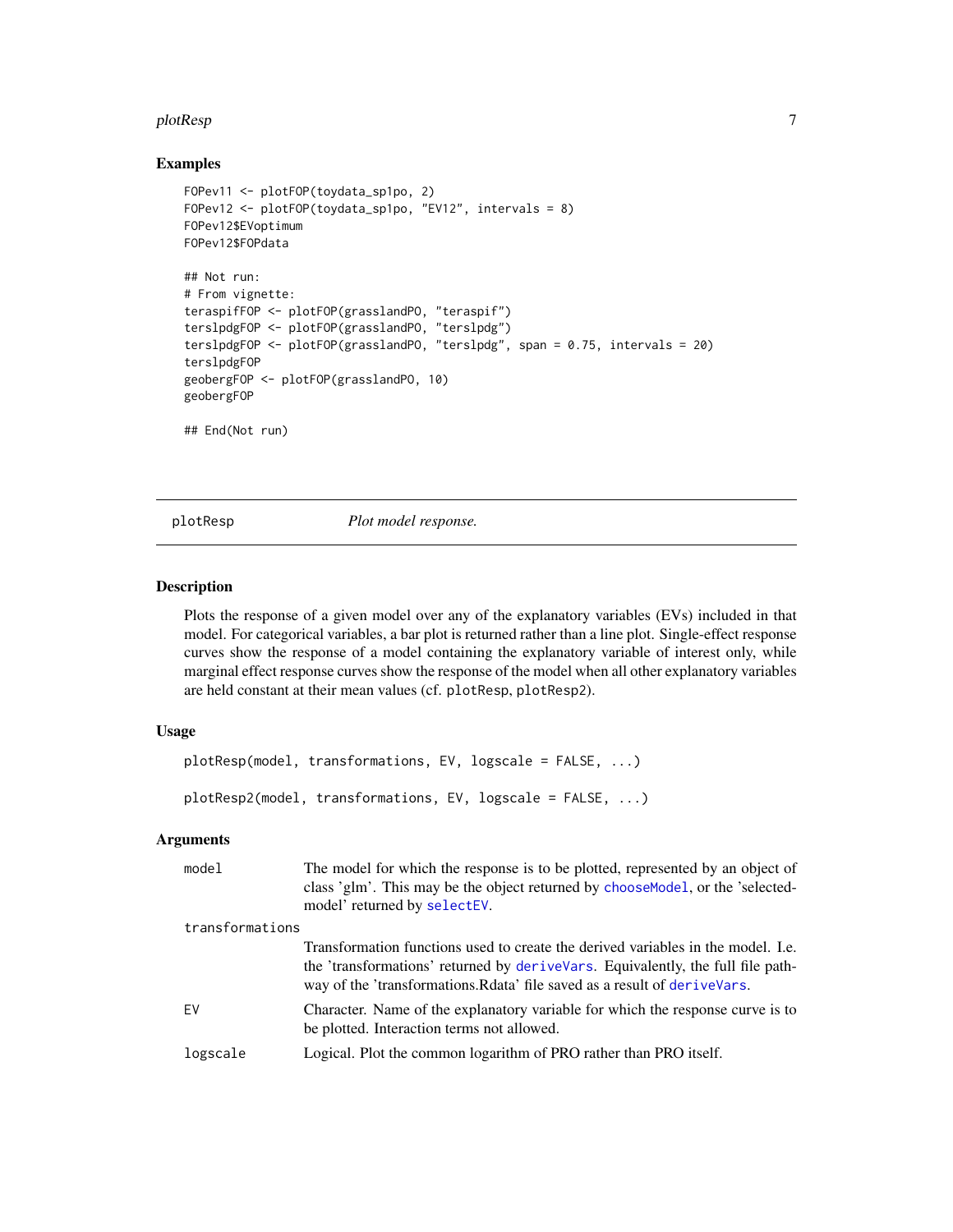- <span id="page-7-0"></span>... Arguments to be passed to plot or barplot to control the appearance of the plot. For example:
	- lwd for line width
	- cex.main for size of plot title
	- space for space between bars

#### Functions

- plotResp: Plot single-effect model response.
- plotResp2: Plot marginal-effect model response.

#### Examples

```
## Not run:
# From vignette:
plotResp(grasslandmodel, grasslandDVs$transformations, "pr.bygall")
plotResp(grasslandmodel, grasslandDVs$transformations, "geolmja1")
plotResp2(grasslandmodel, grasslandDVs$transformations, "pr.bygall")
## End(Not run)
```
#### projectModel *Project model across explanatory data.*

#### Description

projectModel calculates model predictions for any points where values of the explanatory variables in the model are known. It can be used to get model predictions for the training data, or to project the model to a new space or time.

#### Usage

```
projectModel(model, transformations, data, clamping = FALSE,
  raw = FALSE, rescale = FALSE)
```
#### Arguments

model The model to be projected, represented by an object of class 'glm'. This may be the object returned by [chooseModel](#page-1-1), or the 'selectedmodel' returned by [selectEV](#page-13-1).

#### transformations

Transformation functions used to create the derived variables in the model. I.e. the 'transformations' returned by [deriveVars](#page-2-1). Equivalently, the full file pathway of the 'transformations.Rdata' file saved as a result of [deriveVars](#page-2-1).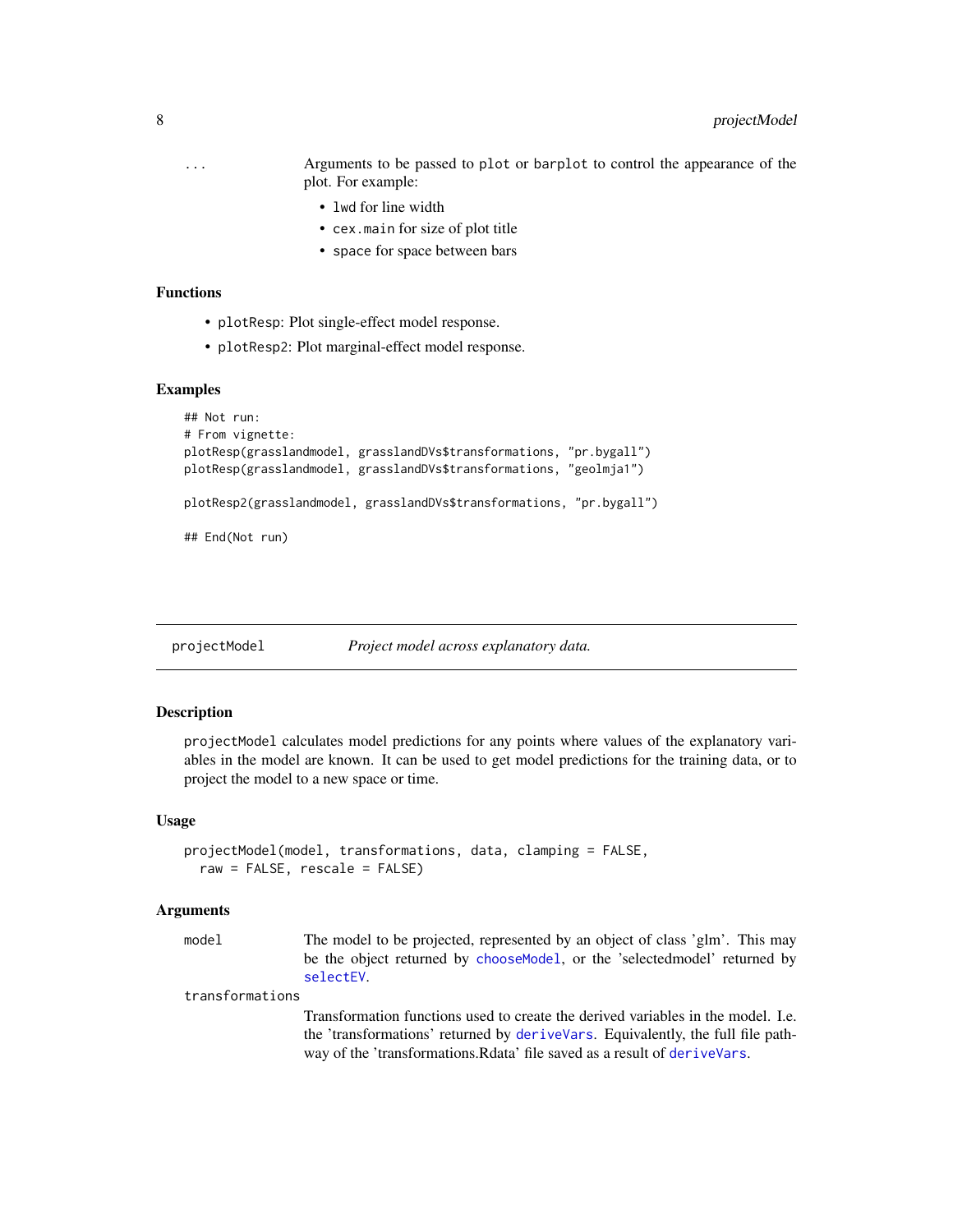#### <span id="page-8-0"></span>projectModel 9

| data     | Data frame of all the explanatory variables (EVs) included in the model (see<br>readData). Alternatively, an object of class 'RasterStack' or 'RasterBrick' con-<br>taining rasters for all EVs included in the model. Column or raster names must<br>match EV names. |
|----------|-----------------------------------------------------------------------------------------------------------------------------------------------------------------------------------------------------------------------------------------------------------------------|
| clamping | Logical. Do clamping <i>sensu</i> Phillips et al. (2006). Default is FALSE.                                                                                                                                                                                           |
| raw      | Logical. Return raw maxent output instead of probability ratio output (PRO)?<br>Default is FALSE. Irrelevant for 'lr' class models.                                                                                                                                   |
| rescale  | Logical. Linearly rescale model output (PRO or raw) with respect to the pro-<br>jection data? This has implications for the interpretation of output values with<br>respect to reference values (e.g. $PRO = 1$ ). See details. Irrelevant for 'lr' class<br>models.  |

#### Details

Missing data (NA) for a continuous variable will result in NA output for that point. Missing data for a categorical variable is treated as belonging to none of the categories.

When rescale = FALSE the scale of the maxent model output (PRO or raw) returned by this function is dependent on the data used to train the model. For example, a location with  $PRO = 2$  can be interpreted as having a probability of presence twice as high as an average site in the *training* data (Halvorsen, 2013, Halvorsen et al., 2015). When rescale = TRUE, the output is linearly rescaled with respect to the data onto which the model is projected. In this case, a location with PRO = 2 can be interpreted as having a probability of presence twice as high as an average site in the *projection* data. Similarly, raw values are on a scale which is dependent on the size of either the training data extent (rescale = FALSE) or projection data extent (rescale = TRUE).

#### Value

#### List of 2:

- 1. output: A data frame with the model output in column 1 and the corresponding explanatory data in subsequent columns, or a raster containing predictions if data is a RasterStack or RasterBrick.
- 2. ranges: A list showing the range of data compared to the training data, on a 0-1 scale.

If data is a RasterStack or RasterBrick, the output is also plotted.

#### References

Halvorsen, R. (2013) A strict maximum likelihood explanation of MaxEnt, and some implications for distribution modelling. Sommerfeltia, 36, 1-132.

Halvorsen, R., Mazzoni, S., Bryn, A. & Bakkestuen, V. (2015) Opportunities for improved distribution modelling practice via a strict maximum likelihood interpretation of MaxEnt. Ecography, 38, 172-183.

Phillips, S.J., Anderson, R.P. & Schapire, R.E. (2006) Maximum entropy modeling of species geographic distributions. Ecological Modelling, 190, 231-259.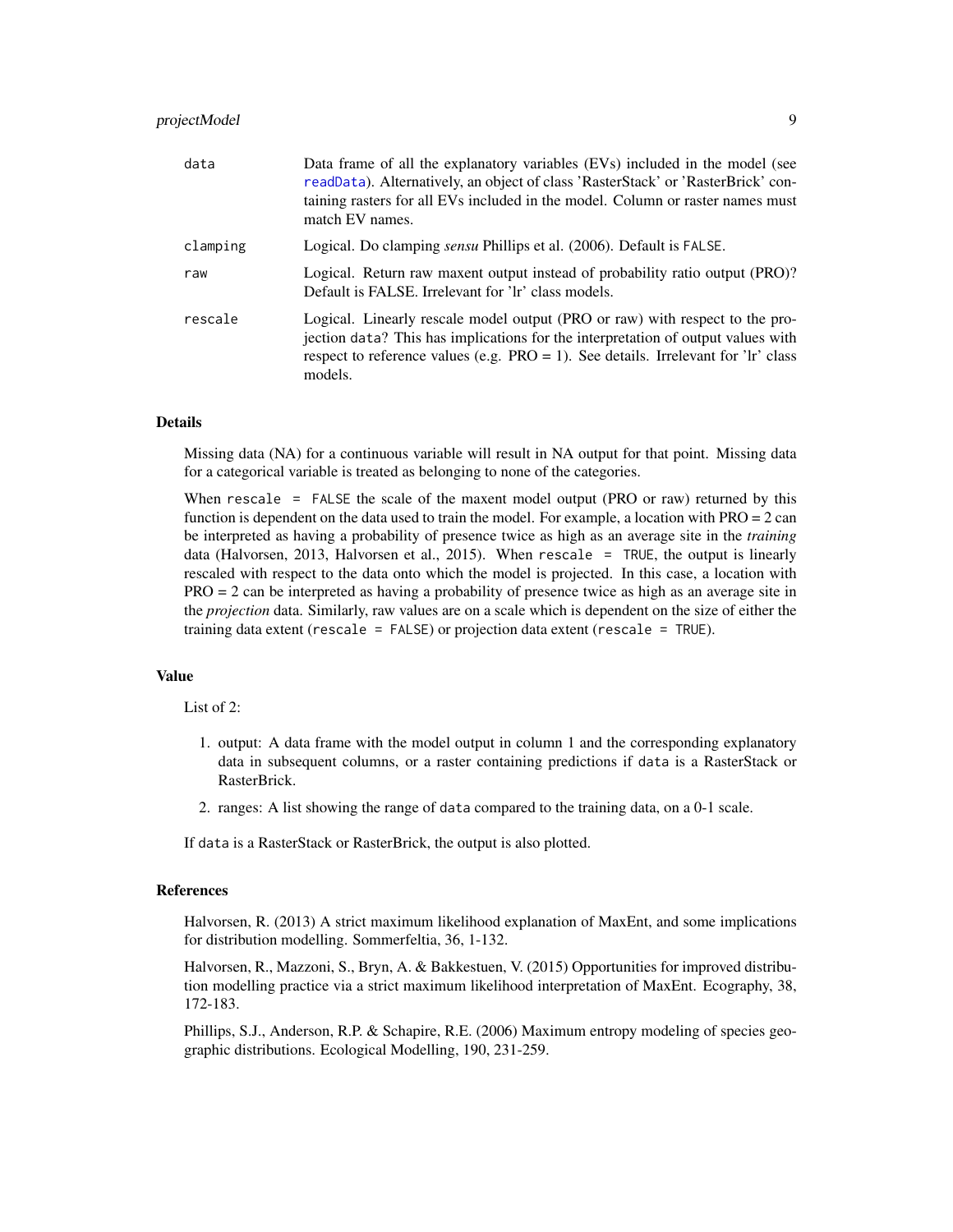#### Examples

```
## Not run:
# From vignette:
EVstack <- raster::stack(c(
  list.files(system.file("extdata", "EV_continuous", package="MIAmaxent"),
             full.names=TRUE),
  list.files(system.file("extdata", "EV_categorical", package="MIAmaxent"),
             full.names=TRUE)))
grasslandPreds <- projectModel(model = grasslandmodel,
                               transformations = grasslandDVs$transformations,
                               data = EVstack)
grasslandPreds
## End(Not run)
```
<span id="page-9-1"></span>readData *Read in data object from files.*

#### Description

readData reads in occurrence data in CSV file format and environmental data in ASCII raster file format and produces a data object which can be used as the starting point for the functions in this package. This function is intended to make reading in data easy for users familiar with the maxent.jar program. It is emphasized that important considerations for data preparation (e.g. cleaning, sampling bias removal, etc.) are not treated in this package and must be dealt with separately!

#### Usage

```
readData(occurrence, contEV = NULL, catEV = NULL, maxbkg = 10000,
 PA = FALSE, XY = FALSE)
```

| occurrence | Full pathway of the '.csv' file of occurrence data. The first column of the CSV<br>should code occurrence (see Details), while the second and third columns should<br>contain X and Y coordinates corresponding to the ASCII raster coordinate sys-<br>tem. The first row of the csy is read as a header row. |
|------------|---------------------------------------------------------------------------------------------------------------------------------------------------------------------------------------------------------------------------------------------------------------------------------------------------------------|
| contEV     | Pathway to a directory containing continuous environmental variables in '.asc'<br>file format.                                                                                                                                                                                                                |
| catEV      | Pathway to a directory containing categorical environmental variables in '.asc'<br>file format.                                                                                                                                                                                                               |
| maxbkg     | Integer. Maximum number of grid cells randomly selected as uninformed back-<br>ground locations for the response variable. Default is 10,000. Irrelevant for pres-<br>ence/absence data (PA = TRUE) and ignored for presence-only data (PA = FALSE)<br>if occurrence contains 'NA' values. See Details.       |

<span id="page-9-0"></span>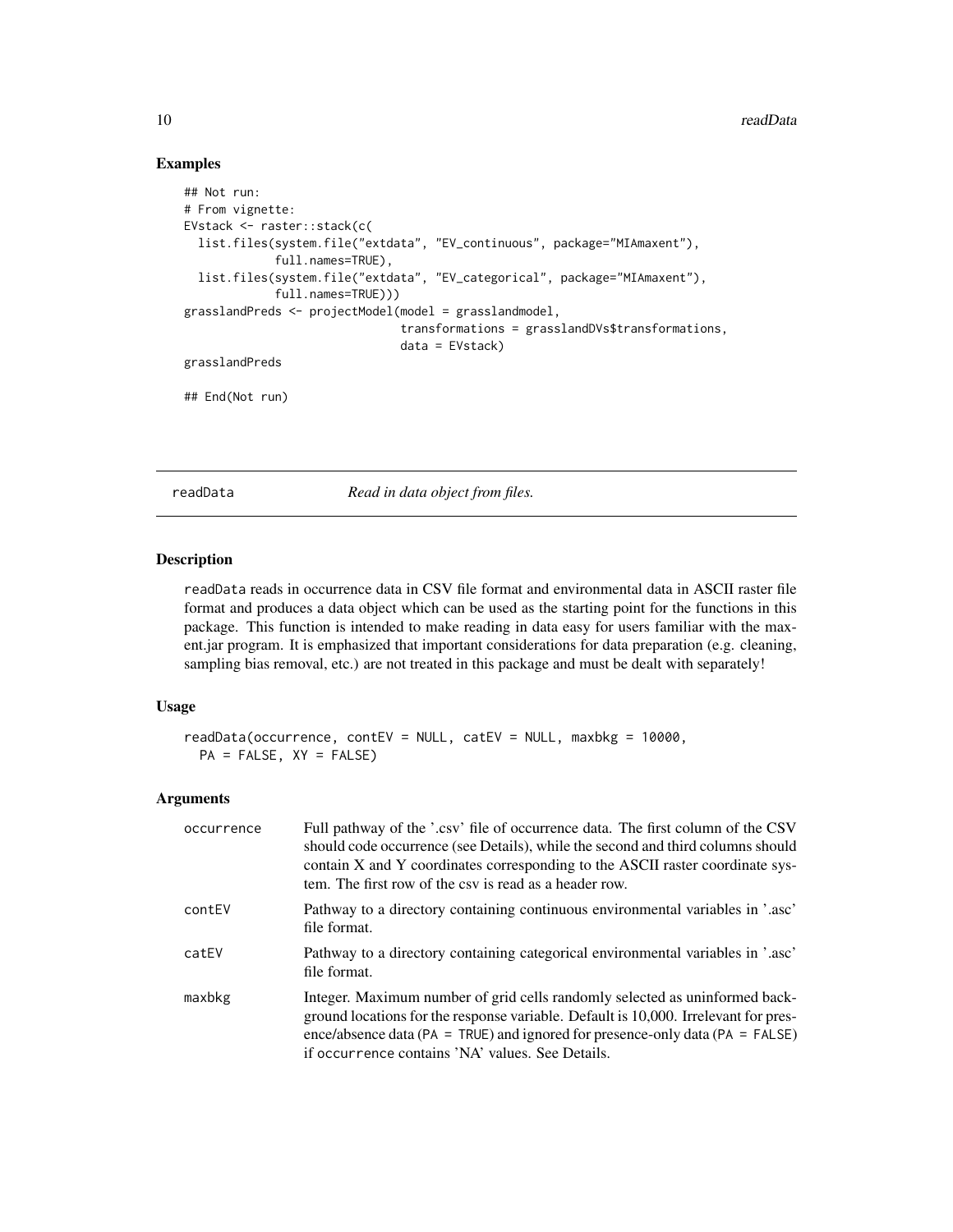#### readData and the contract of the contract of the contract of the contract of the contract of the contract of the contract of the contract of the contract of the contract of the contract of the contract of the contract of t

| PA | Logical. Does occurrence represent presence/absence data? This argument<br>affects how the values in occurrence are interpreted, and controls what type of<br>data object is produced. See Details.              |
|----|------------------------------------------------------------------------------------------------------------------------------------------------------------------------------------------------------------------|
| XY | Logical. Include XY coordinates in the output. May be useful for spatial plot-<br>ting. Note that coordinates included in the training data used to build the model<br>will be treated as explanatory variables. |

#### Details

When occurrence represents presence-only data (PA = FALSE), all rows with values other than 'NA' in column 1 of the CSV file are treated as presence locations. If column 1 contains any values of 'NA', these rows are treated as the uninformed background locations. Thus, 'NA' can be used to specify a specific set of uninformed background locations if desired. Otherwise uninformed background locations are randomly selected from the full extent of the raster cells which are not already included as presence locations. Only cells which contain data for all environmental variables are retained as presence locations or selected as uninformed background locations.

When occurrence represents presence/absence data (PA = TRUE), rows with value '0' in column 1 of the CSV are treated as absence locations, rows with value 'NA' are excluded, and all other rows are treated as presences.

The names of the ASCII raster files are used as the names of the explanatory variables, so these files should be uniquely named. readData replaces underscores '\_', spaces ' ' and other special characters not allowed in names with periods '.'. In MIAmaxent, underscores and colons are reserved to denote derived variables and interaction terms, respectively.

#### Value

Data frame with the Response Variable (RV) in the first column, and Explanatory Variables (EVs) in subsequent columns. When PA = FALSE, RV values are 1/NA, and when PA = TRUE, RV values are 1/0.

#### Examples

```
toydata_sp1po <- readData(system.file("extdata/sommerfeltia", "Sp1.csv", package = "MIAmaxent"),
  contEV = system.file("extdata/sommerfeltia", "EV_continuous", package = "MIAmaxent"))
toydata_sp1po
```

```
## Not run:
# From vignette:
grasslandPO <- readData(
occurrence=system.file("extdata", "occurrence_PO.csv", package="MIAmaxent"),
 contEV=system.file("extdata", "EV_continuous", package="MIAmaxent"),
 catEV=system.file("extdata", "EV_categorical", package="MIAmaxent"),
 maxbkg=20000)
str(grasslandPO)
# From vignette:
grasslandPA <- readData(
 occurrence = system.file("extdata", "occurrence_PA.csv", package="MIAmaxent"),
```

```
contEV = system.file("extdata", "EV_continuous", package="MIAmaxent"),
catEV = system.file("extdata", "EV_categorical", package="MIAmaxent"),
```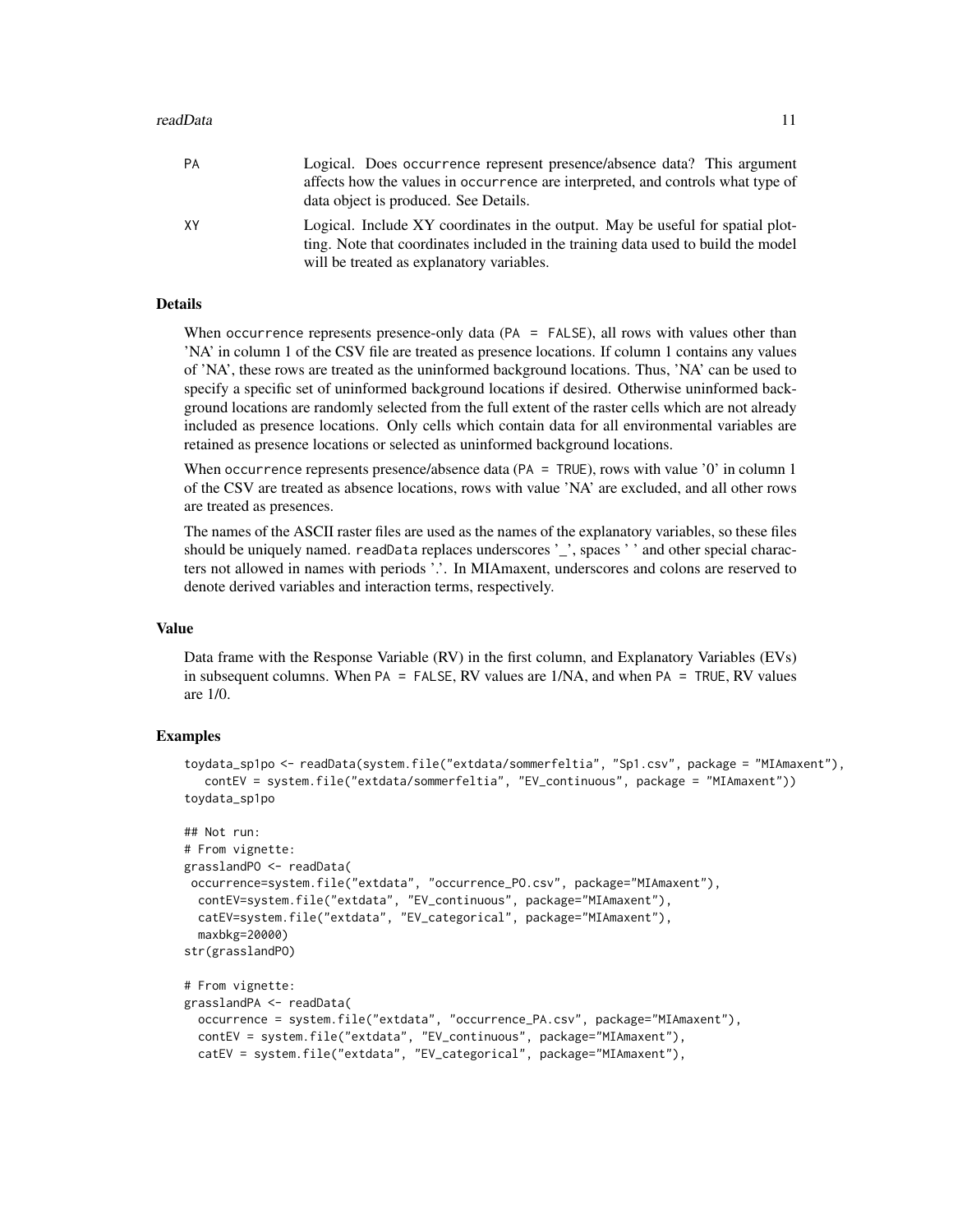```
PA = TRUE, XY = TRUEhead(grasslandPA)
tail(grasslandPA)
## End(Not run)
```
<span id="page-11-1"></span>selectDVforEV *Select parsimonious sets of derived variables.*

#### Description

For each explanatory variable (EV), selectDVforEV selects the parsimonious set of derived variables (DV) which best explains variation in a given response variable. The function uses a process of forward selection based on comparison of nested models using inference tests. A DV is selected for inclusion when, during nested model comparison, it accounts for a significant amount of remaining variation, under the alpha value specified by the user. See Halvorsen et al. (2015) for a more detailed explanation of the forward selection procedure.

#### Usage

```
selectDVforEV(dvdata, alpha = 0.01, test = "Chisq",
  algorithm = "maxent", write = FALSE, dir = NULL, quiet = FALSE)
```

| dvdata    | List containing first the response variable, followed by data frames of derived<br>variables produced for each explanatory variable (e.g. the first item in the list<br>returned by deriveVars).                                                                                |
|-----------|---------------------------------------------------------------------------------------------------------------------------------------------------------------------------------------------------------------------------------------------------------------------------------|
| alpha     | Alpha-level used for inference testing in nested model comparison. Default is<br>0.01.                                                                                                                                                                                          |
| test      | Character string matching either "Chisq" or "F" to determine which inference<br>test is used in nested model comparison. The Chi-squared test is implemented<br>by stats::anova, while the F-test is implemented as described in Halvorsen (2013,<br>2015). Default is "Chisq". |
| algorithm | Character string matching either "maxent" or "LR", which determines the type<br>of model used during forward selection. Default is "maxent".                                                                                                                                    |
| write     | Logical. Write the trail of forward selection for each EV to .csv file? Default is<br>FALSE.                                                                                                                                                                                    |
| dir       | Directory for file writing if $write = TRUE$ . Defaults to the working directory.                                                                                                                                                                                               |
| quiet     | Suppress progress bar?                                                                                                                                                                                                                                                          |

<span id="page-11-0"></span>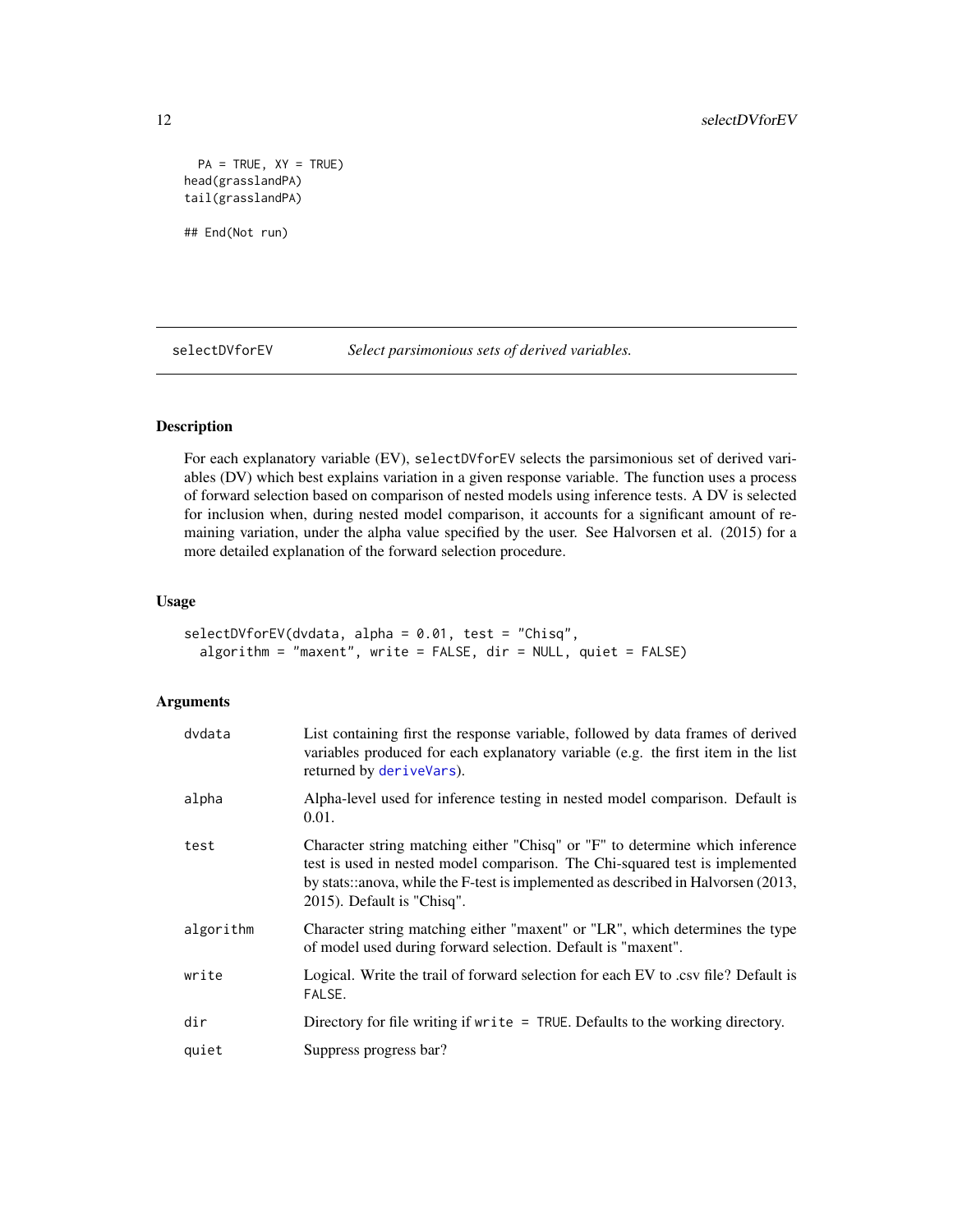#### <span id="page-12-0"></span>selectDVforEV 13

#### Details

The F-test available in selectDVforEV is calculated using equation 59 in Halvorsen (2013).

If using binary-type derived variables from [deriveVars](#page-2-1), be aware that a model including all of these DVs will be considered equal to the the closest nested model, due to perfect multicollinearity (i.e. the dummy variable trap).

The maximum entropy algorithm ("maxent") — which is implemented in MIAmaxent as an infinitelyweighted logistic regression with presences added to the background — is conventionally used with presence-only occurrence data. In contrast, standard logistic regression (algorithm = "LR"), is conventionally used with presence-absence occurrence data.

Explanatory variables should be uniquely named. Underscores  $('')$  and colons  $('')$  are reserved to denote derived variables and interaction terms respectively, and selectDVforEV will replace these — along with other special characters — with periods ('.').

#### Value

List of 2:

- 1. dvdata: A list containing first the response variable, followed by data frames of *selected* DVs for each EV. EVs with zero selected DVs are dropped. This item is recommended as input for dvdata in [selectEV](#page-13-1).
- 2. selection: A list of data frames, where each data frame shows the trail of forward selection of DVs for a given EV.

#### References

Halvorsen, R. (2013). A strict maximum likelihood explanation of MaxEnt, and some implications for distribution modelling. Sommerfeltia, 36, 1-132.

Halvorsen, R., Mazzoni, S., Bryn, A., & Bakkestuen, V. (2015). Opportunities for improved distribution modelling practice via a strict maximum likelihood interpretation of MaxEnt. Ecography, 38(2), 172-183.

#### Examples

```
toydata_seldvs <- selectDVforEV(toydata_dvs$dvdata, alpha = 0.4)
```

```
## Not run:
# From vignette:
grasslandDVselect <- selectDVforEV(grasslandDVs$dvdata, alpha = 0.001)
summary(grasslandDVs$dvdata)
sum(sapply(grasslandDVs$dvdata[-1], length))
summary(grasslandDVselect$dvdata)
sum(sapply(grasslandDVselect$dvdata[-1], length))
grasslandDVselect$selection$terdem
```
## End(Not run)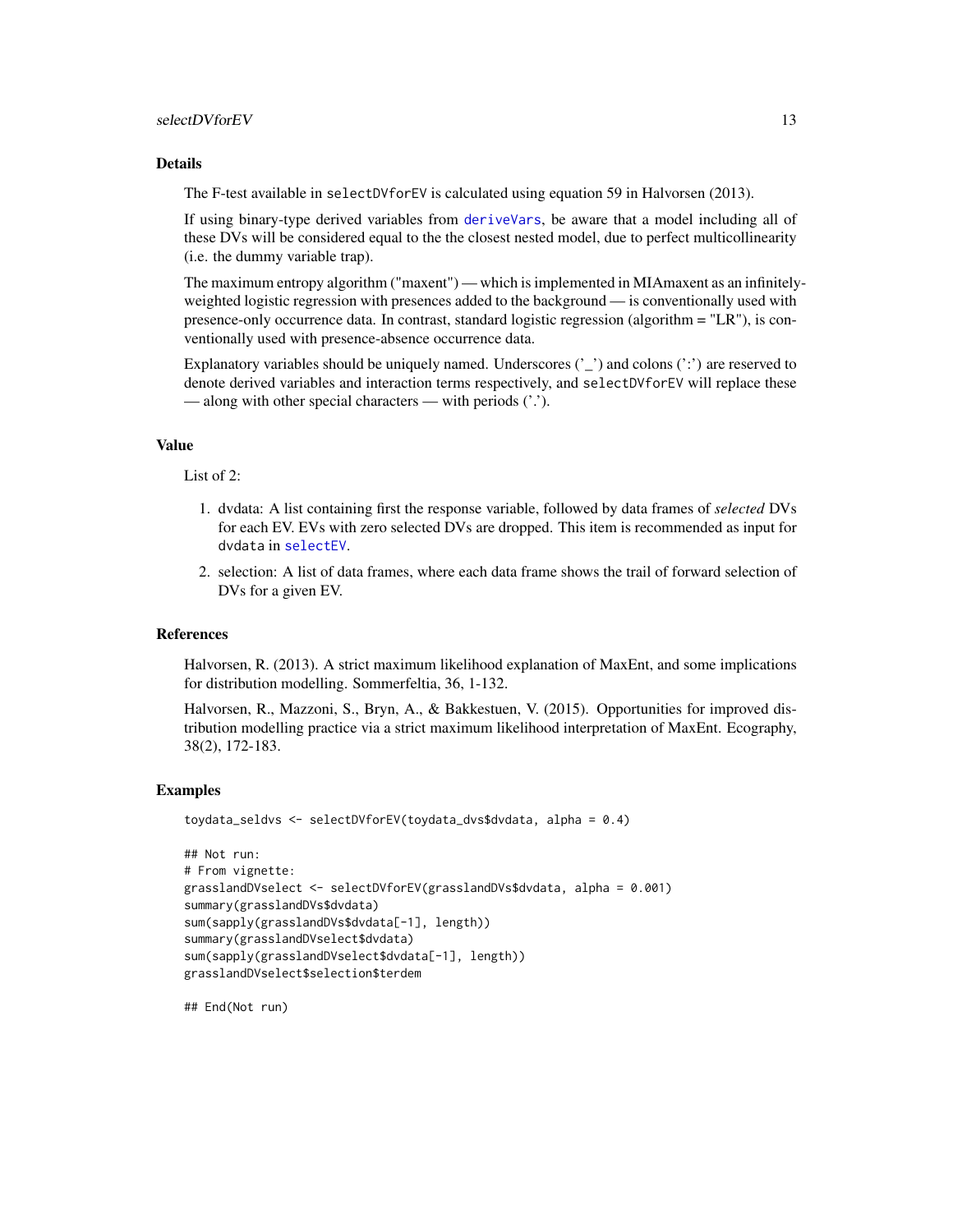<span id="page-13-1"></span><span id="page-13-0"></span>

#### Description

selectEV selects the parsimonious set of explanatory variables (EVs) which best explains variation in a given response variable (RV). Each EV can be represented by 1 or more derived variables (see [deriveVars](#page-2-1) and [selectDVforEV](#page-11-1)). The function uses a process of forward selection based on comparison of nested models using inference tests. An EV is selected for inclusion when, during nested model comparison, it accounts for a significant amount of remaining variation, under the alpha value specified by the user. See Halvorsen et al. (2015) for a more detailed explanation of the forward selection procedure.

#### Usage

```
selectEV(dvdata, alpha = 0.01, interaction = FALSE, formula = NULL,
  test = "Chisq", algorithm = "maxent", write = FALSE, dir = NULL,
 quiet = FALSE)
```

| dvdata      | List containing first the response variable, followed by data frames of selected<br>derived variables for a given explanatory variable (e.g. the first item in the list<br>returned by selectDVforEV).                                                                                                                                                                                                                                                                                                                                    |
|-------------|-------------------------------------------------------------------------------------------------------------------------------------------------------------------------------------------------------------------------------------------------------------------------------------------------------------------------------------------------------------------------------------------------------------------------------------------------------------------------------------------------------------------------------------------|
| alpha       | Alpha-level used in F-test comparison of models. Default is 0.01.                                                                                                                                                                                                                                                                                                                                                                                                                                                                         |
| interaction | Logical. Allow interaction terms between pairs of EVs? Default is FALSE.                                                                                                                                                                                                                                                                                                                                                                                                                                                                  |
| formula     | A model formula (in the form $y \sim x + $ ) specifying a starting point for for-<br>ward model selection. The independent terms in the formula will be included in<br>the model regardless of explanatory power, and must be represented in dvdata,<br>while the remaining explanatory variables in dvdata are candidates for selec-<br>tion. The first list item in dvdata is still taken as the response variable, regard-<br>less of formula. Default is NULL, meaning that forward selection starts with<br>zero selected variables. |
| test        | Character string matching either "Chisq" or "F" to determine which inference<br>test is used in nested model comparison. The Chi-squared test is implemented<br>by stats::anova, while the F-test is implemented as described in Halvorsen (2013,<br>2015). Default is "Chisq".                                                                                                                                                                                                                                                           |
| algorithm   | Character string matching either "maxent" or "LR", which determines the type<br>of model used during forward selection. Default is "maxent".                                                                                                                                                                                                                                                                                                                                                                                              |
| write       | Logical. Write the trail of forward selection to .csv file? Default is FALSE.                                                                                                                                                                                                                                                                                                                                                                                                                                                             |
| dir         | Directory for file writing if write = TRUE. Defaults to the working directory.                                                                                                                                                                                                                                                                                                                                                                                                                                                            |
| quiet       | Logical. Suppress progress messages from EV-selection?                                                                                                                                                                                                                                                                                                                                                                                                                                                                                    |
|             |                                                                                                                                                                                                                                                                                                                                                                                                                                                                                                                                           |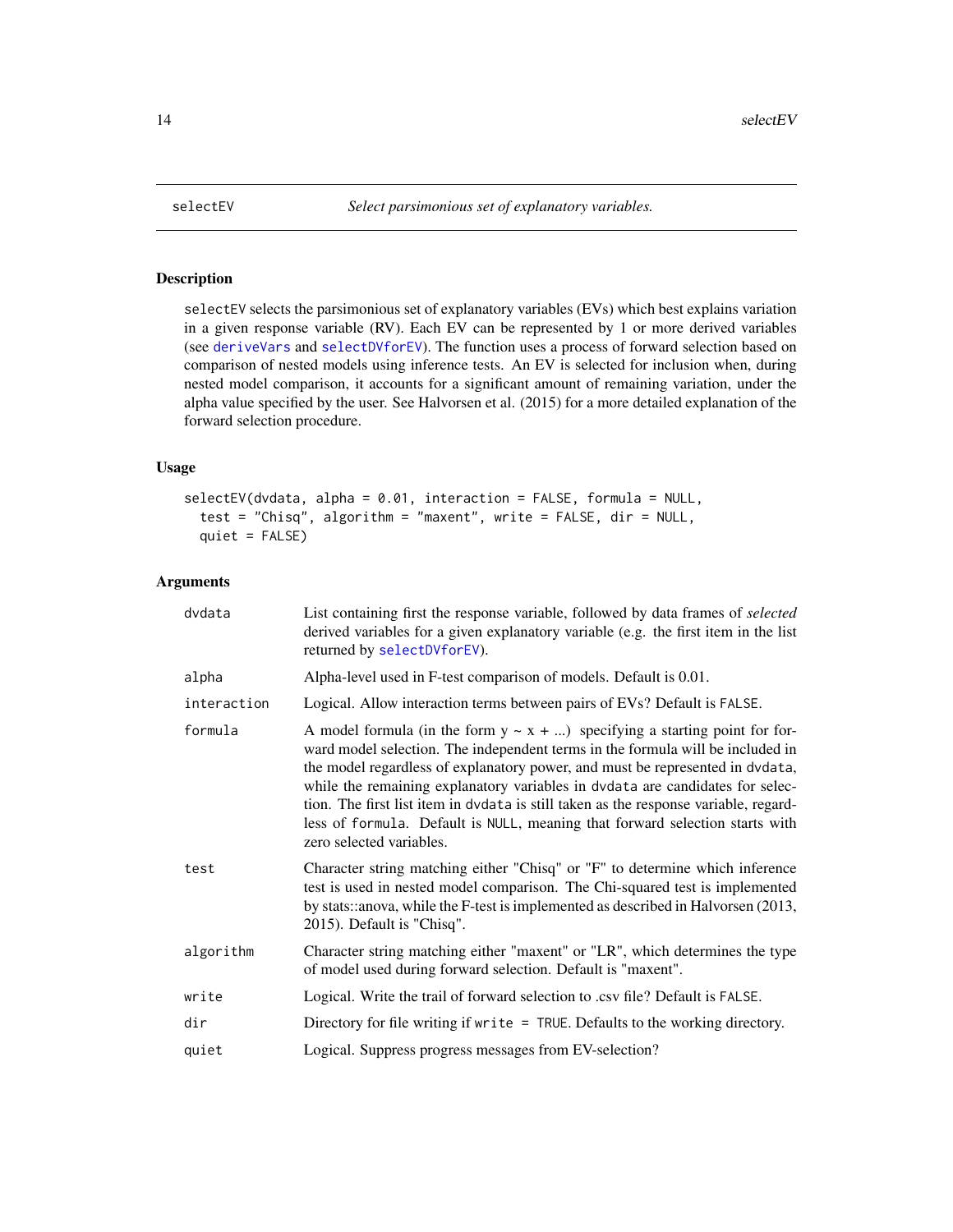#### $selectEV$  15

#### Details

The F-test available in selectEV is calculated using equation 59 in Halvorsen (2013).

When interaction = TRUE, the forward selection procedure selects a parsimonious group of individual EVs first, and then tests interactions between EVs included in the model afterwards. Therefore, interactions are only explored between terms which are individually explain a significant amount of variation. When interaction = FALSE, interactions are not considered. Practically, interactions between EVs are represented by the products of all combinations of their component DVs (Halvorsen, 2013).

The maximum entropy algorithm ("maxent") — which is implemented in MIAmaxent as an infinitelyweighted logistic regression with presences added to the background — is conventionally used with presence-only occurrence data. In contrast, standard logistic regression (algorithm = "LR"), is conventionally used with presence-absence occurrence data.

Explanatory variables should be uniquely named. Underscores  $('')$  and colons  $('')$  are reserved to denote derived variables and interaction terms respectively, and selectEV will replace these along with other special characters — with periods ('.').

#### Value

List of 3:

- 1. dvdata: A list containing first the response variable, followed by data frames of DVs for each *selected* EV.
- 2. selection: A data frame showing the trail of forward selection of individual EVs (and interaction terms if necessary).
- 3. selectedmodel: the selected model under the given alpha value.

#### References

Halvorsen, R. (2013). A strict maximum likelihood explanation of MaxEnt, and some implications for distribution modelling. Sommerfeltia, 36, 1-132.

Halvorsen, R., Mazzoni, S., Bryn, A., & Bakkestuen, V. (2015). Opportunities for improved distribution modelling practice via a strict maximum likelihood interpretation of MaxEnt. Ecography, 38(2), 172-183.

#### Examples

```
## Not run:
# From vignette:
grasslandEVselect <- selectEV(grasslandDVselect$dvdata, alpha = 0.001,
                              interaction = TRUE)
summary(grasslandDVselect$dvdata)
length(grasslandDVselect$dvdata[-1])
summary(grasslandEVselect$dvdata)
length(grasslandEVselect$dvdata[-1])
grasslandEVselect$selectedmodel$formula
```
## End(Not run)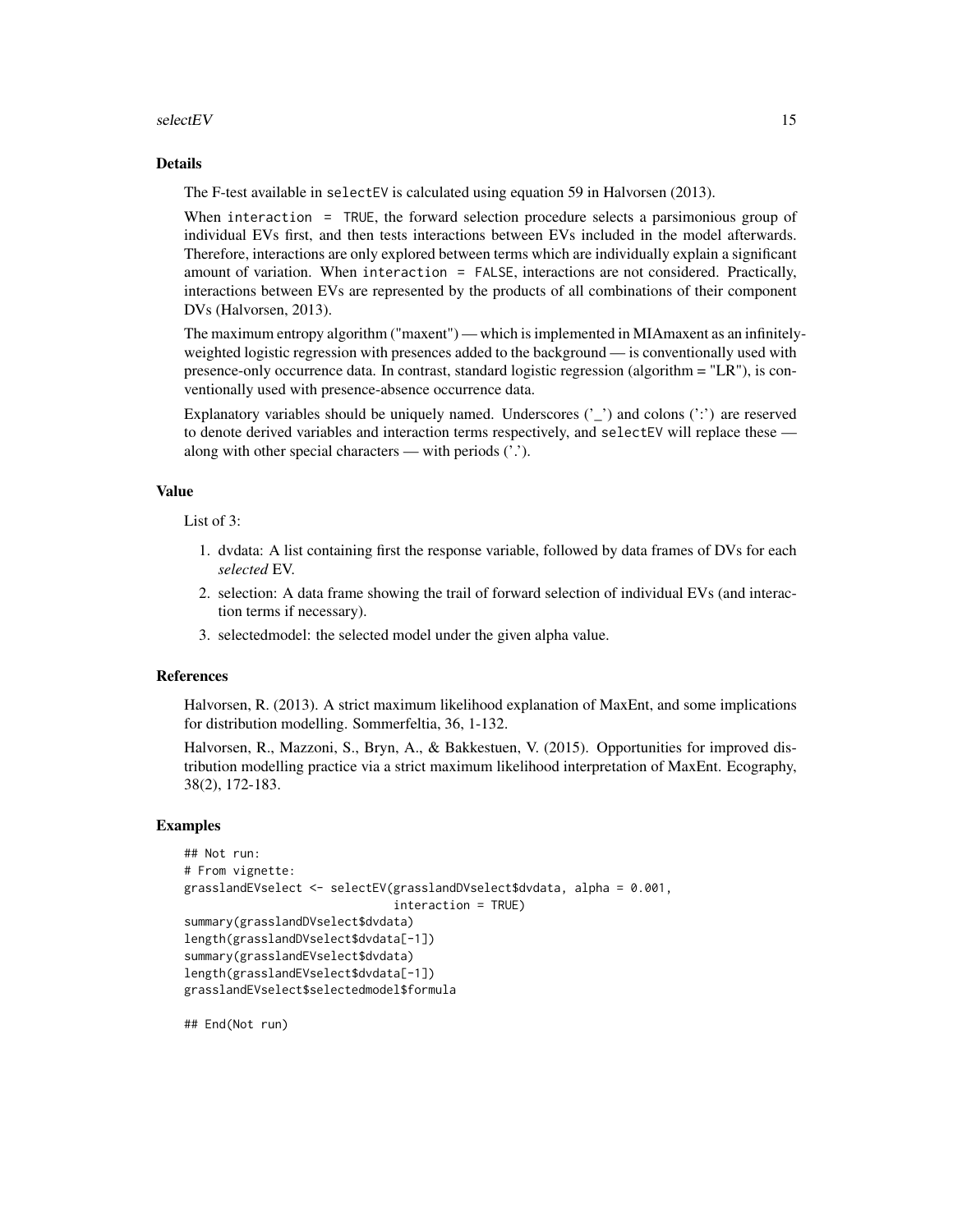<span id="page-15-0"></span>

#### Description

For a given model, testAUC calculates the Area Under the Curve (AUC) of the Receiver Operating Characteristic (ROC) as a threshold-independent measure of binary classification performance. This function is intended to be used with occurrence data that is independent from the data used to train the model, to obtain an unbiased measure of model performance.

#### Usage

```
testAUC(model, transformations, data, plot = TRUE, ...)
```
#### Arguments

| model           | The model to be projected, represented by an object of class 'glm'. This may<br>be the object returned by choose Model, or the 'selected model' returned by<br>selectEV.                                                                                    |
|-----------------|-------------------------------------------------------------------------------------------------------------------------------------------------------------------------------------------------------------------------------------------------------------|
| transformations |                                                                                                                                                                                                                                                             |
|                 | Transformation functions used to create the derived variables in the model. I.e.<br>the 'transformations' returned by deriveVars. Equivalently, the full file path-<br>way of the 'transformations. Rdata' file saved as a result of deriveVars.            |
| data            | Data frame containing test occurrence data in the first column and corresponding<br>explanatory variables in the model in subsequent columns. The test data should<br>be coded as: 1/0/NA, representing presence, absence, and uninformed. See<br>readData. |
| plot            | Logical. Plot the ROC curve?                                                                                                                                                                                                                                |
| $\cdots$        | Arguments to be passed to plot to control the appearance of the ROC plot. For<br>example:                                                                                                                                                                   |
|                 | • lwd for line width                                                                                                                                                                                                                                        |
|                 | • main for plot title                                                                                                                                                                                                                                       |
|                 | • cex for plot text and symbol size                                                                                                                                                                                                                         |
|                 | Note that some graphical parameters may return errors or warnings if they can-                                                                                                                                                                              |

### Details

If plotted, the point along the ROC curve where the discrimination threshold is PRO = 1, is shown for reference.

not be changed or correspond to multiple elements in the plot.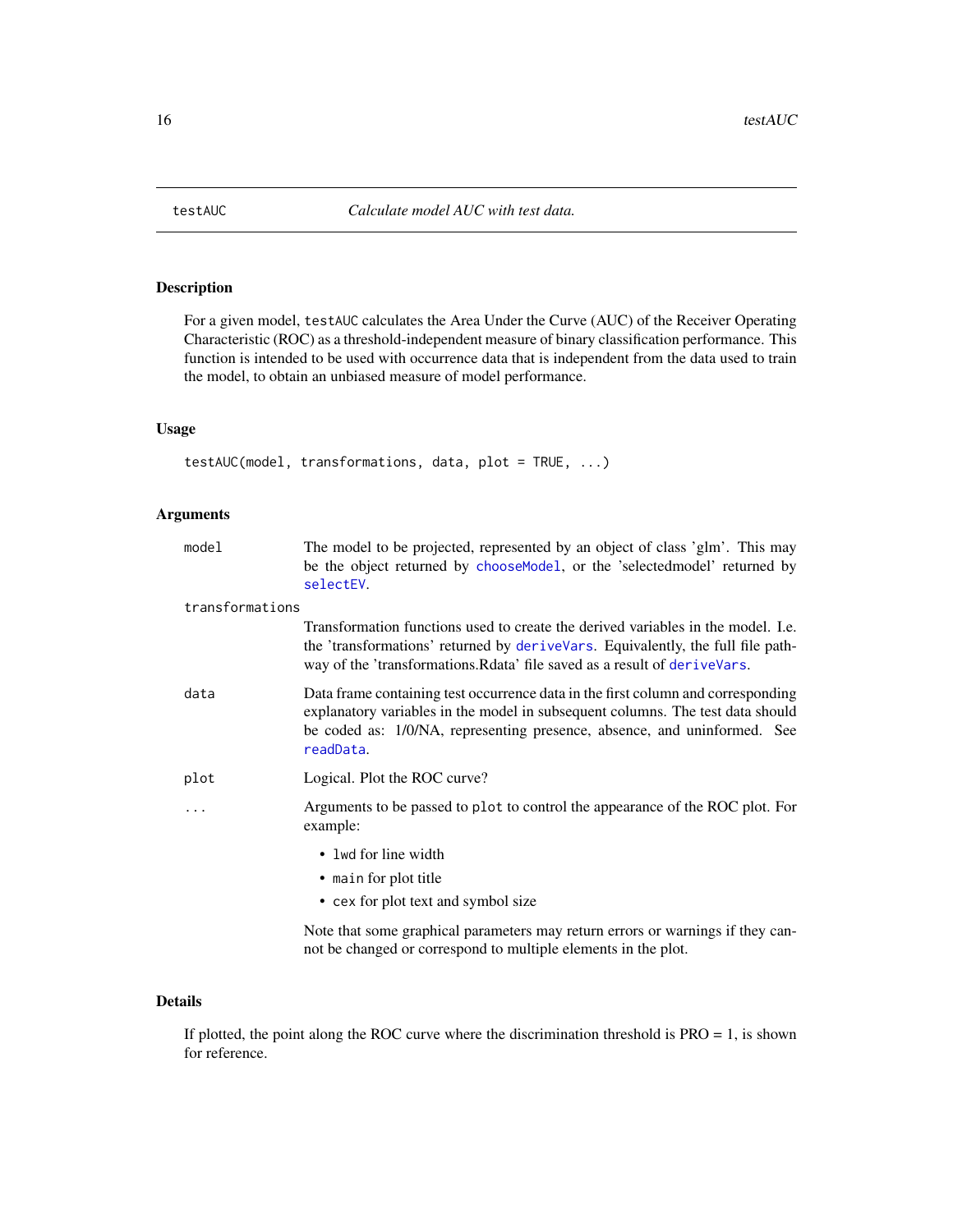#### <span id="page-16-0"></span>toydata\_dvs 17

#### Examples

```
## Not run:
# From vignette:
grasslandPA <- readData(
  occurrence = system.file("extdata", "occurrence_PA.csv", package="MIAmaxent"),
  contEV = system.file("extdata", "EV_continuous", package="MIAmaxent"),
  catEV = system.file("extdata", "EV_categorical", package="MIAmaxent"),
  PA = TRUE, XY = TRUE)
head(grasslandPA)
tail(grasslandPA)
testAUC(model = grasslandmodel, transformations = grasslandDVs$transformations,
        data = grasslandPA)
## End(Not run)
```
<span id="page-16-1"></span>toydata\_dvs *Derived variables and transformation functions, from toy data.*

#### Description

Derived variables and transformation functions for distribution modeling of a small, synthetic data set used in Halvorsen (2013).

#### Usage

toydata\_dvs

#### Format

List with 2 elements:

- 1. A list of 5, with the response variable followed by data frames each containing the derived variables produced for a given explanatory variable.
- 2. A list of the response variable and all the transformation functions used to produce the derived variables.

#### Source

Produced from [toydata\\_sp1po](#page-18-1) using [deriveVars](#page-2-1).

#### References

Halvorsen, R. (2013) A strict maximum likelihood explanation of MaxEnt, and some implications for distribution modelling. Sommerfeltia, 36, 1-132.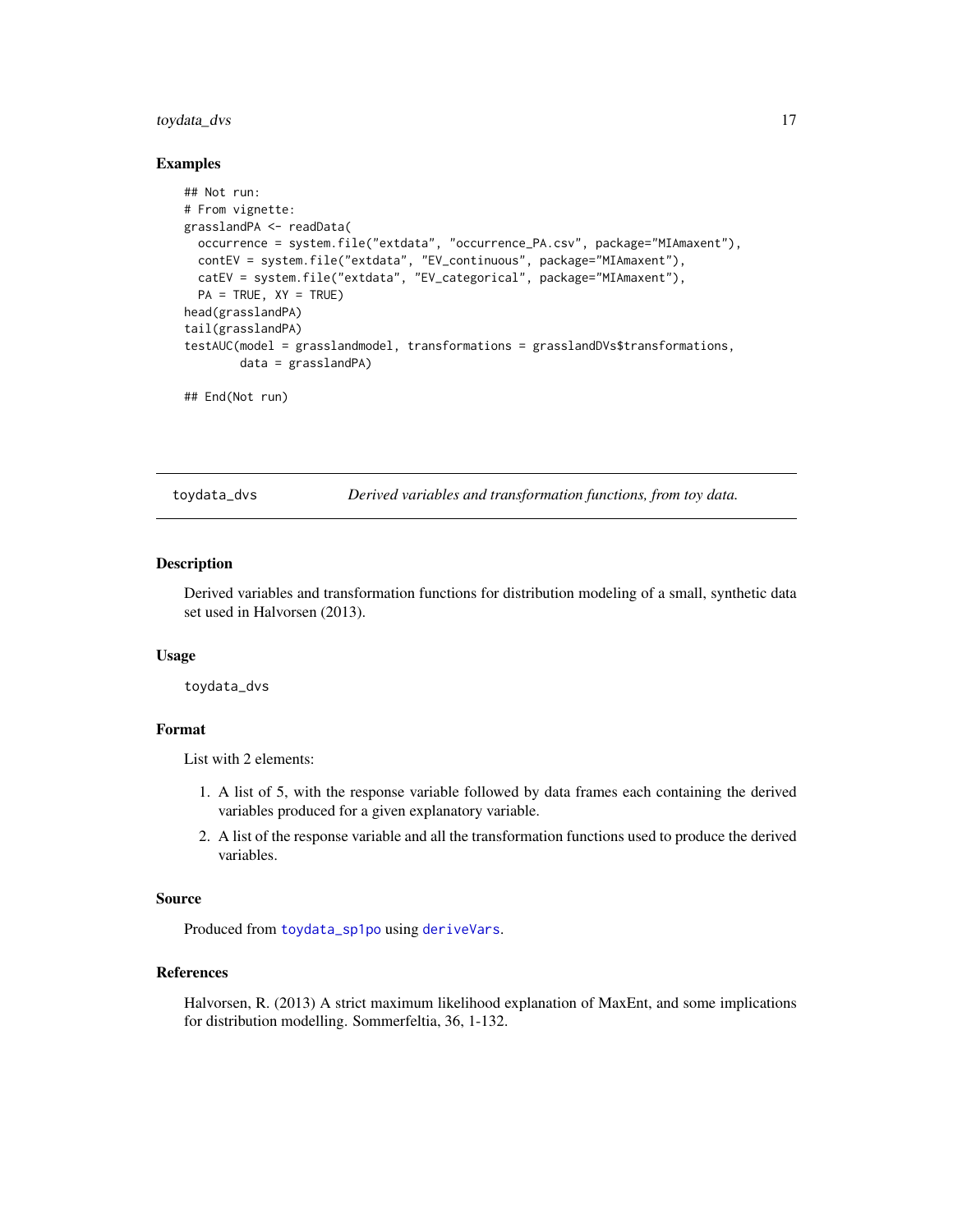<span id="page-17-1"></span><span id="page-17-0"></span>

#### Description

Selected derived variables and tables showing forward model selection of derived variables for distribution modeling of a small, synthetic data set used in Halvorsen (2013).

#### Usage

toydata\_seldvs

#### Format

List with 2 elements:

- 1. A list of 3, with the response variable followed by data frames each containing the derived variables selected for a given explanatory variable.
- 2. A list of the response variable and forward model selection trails used to select derived variables.

#### Source

Produced from [toydata\\_dvs](#page-16-1) using [selectDVforEV](#page-11-1).

#### References

Halvorsen, R. (2013) A strict maximum likelihood explanation of MaxEnt, and some implications for distribution modelling. Sommerfeltia, 36, 1-132.

toydata\_selevs *Selected explanatory variables accompanied by selection trails, from toy data.*

#### Description

Selected explanatory variables and tables showing forward model selection of explanatory variables for distribution modeling of a small, synthetic data set used in Halvorsen (2013). Each individual explanatory variable is represented by a group of derived variables.

#### Usage

toydata\_selevs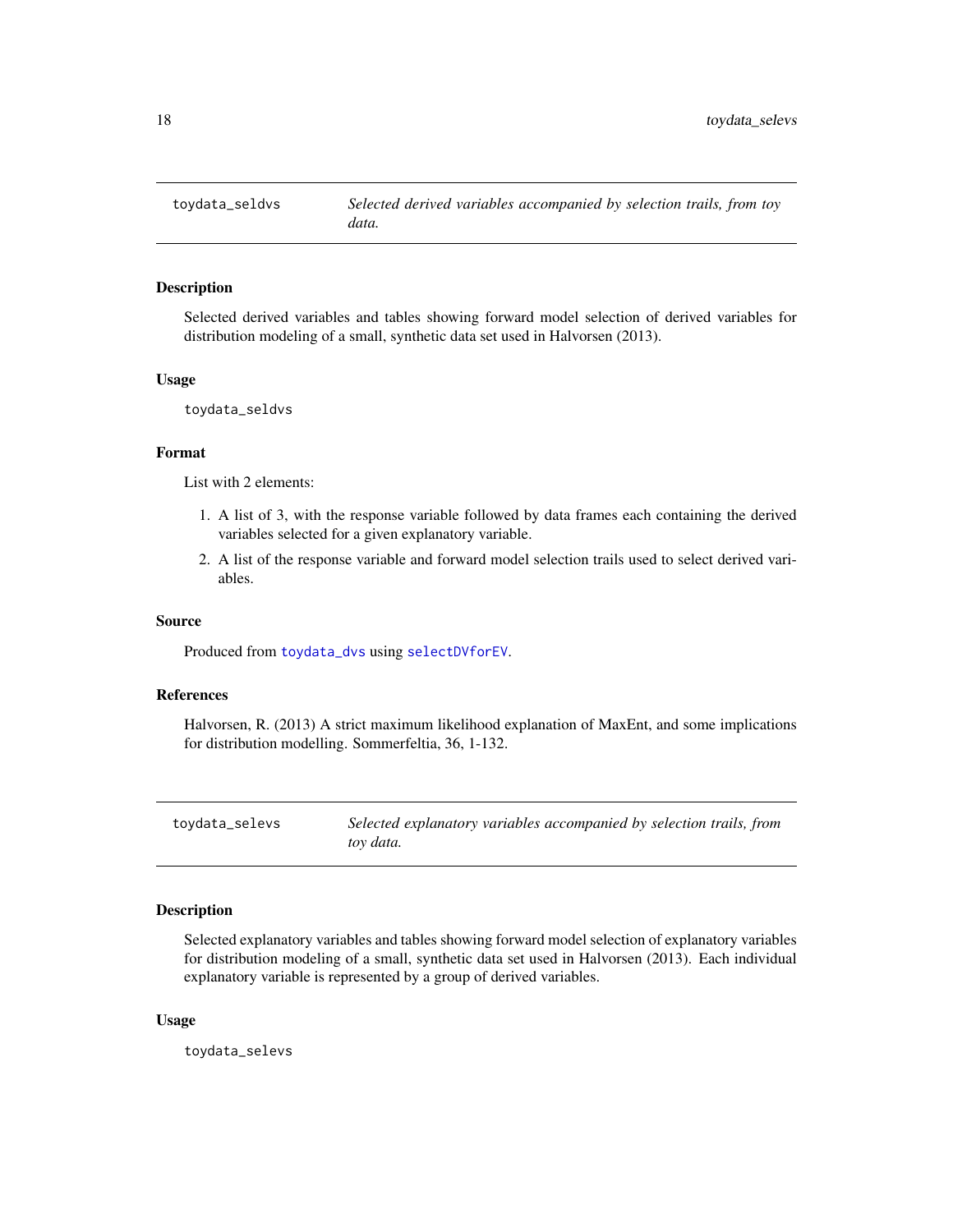#### <span id="page-18-0"></span>toydata\_sp1po 19

#### Format

List with 3 elements:

- 1. A list of 3, with the response variable followed by data frames, represent selected explanatory variables.
- 2. A trail of forward model selection used to select explanatory variables and interaction terms.
- 3. The selected model

#### Source

Produced from [toydata\\_seldvs](#page-17-1) using [selectEV](#page-13-1).

#### References

Halvorsen, R. (2013) A strict maximum likelihood explanation of MaxEnt, and some implications for distribution modelling. Sommerfeltia, 36, 1-132.

<span id="page-18-1"></span>toydata\_sp1po *Occurrence and environmental toy data.*

#### **Description**

A small, synthetic data set for distribution modeling, consisting of occurrence and environmental data, from Halvorsen (2013). The study area consists of 40 grid cells, with 8 row and 5 columns, in which 10 presences occur.

#### Usage

toydata\_sp1po

#### Format

A data frame with 40 rows and 5 variables:

RV response variable, occurrence either presence or uninformed background

EV11 explanatory variable: northing

EV12 explanatory variable: easting

EV13 explanatory variable: modified random uniform

EV14 explanatory variable: random uniform

#### Source

Halvorsen, R. (2013) A strict maximum likelihood explanation of MaxEnt, and some implications for distribution modelling. Sommerfeltia, 36, 1-132.